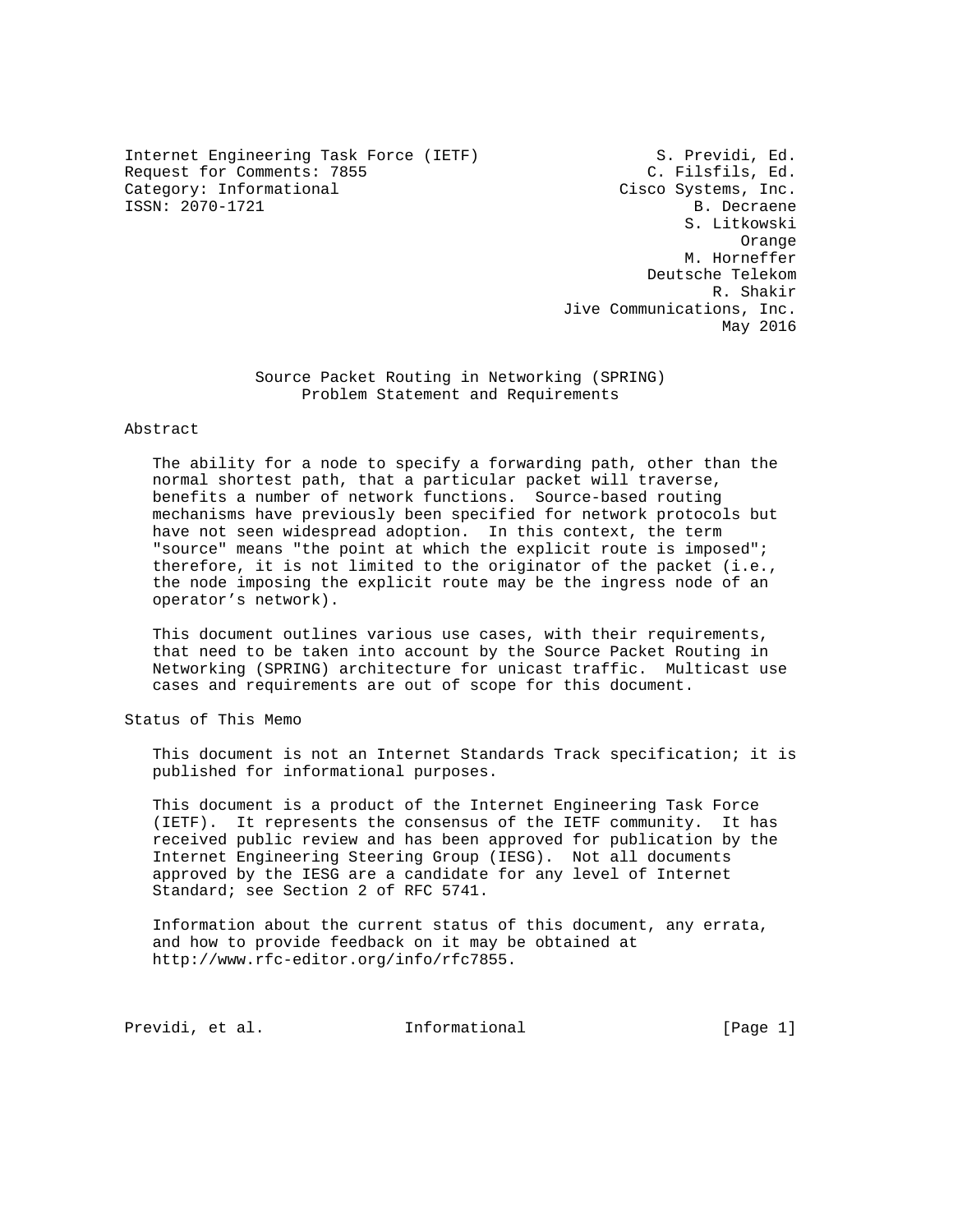# Copyright Notice

 Copyright (c) 2016 IETF Trust and the persons identified as the document authors. All rights reserved.

 This document is subject to BCP 78 and the IETF Trust's Legal Provisions Relating to IETF Documents (http://trustee.ietf.org/license-info) in effect on the date of publication of this document. Please review these documents

 carefully, as they describe your rights and restrictions with respect to this document. Code Components extracted from this document must include Simplified BSD License text as described in Section 4.e of the Trust Legal Provisions and are provided without warranty as described in the Simplified BSD License.

Table of Contents

| 1.1. Requirements Language                       | 4  |
|--------------------------------------------------|----|
| 2.1                                              | 4  |
| $\mathcal{R}$                                    | 4  |
| IGP-Based MPLS Tunneling                         | 4  |
| 3.1.1. Example of IGP-Based MPLS Tunnels         | 5  |
| 3.2.                                             | 5  |
|                                                  | 6  |
| 3.3.1. Examples of Traffic-Engineering Use Cases | 7  |
| 3.4. Interoperability with Non-SPRING Nodes      | 13 |
| 4.                                               | 13 |
| Manaqeability Considerations<br>5 <sub>1</sub>   | 15 |
| $6 -$                                            | 16 |
| Normative References<br>61                       | 16 |
| Informative References<br>6.2.                   | 16 |
|                                                  | 18 |
|                                                  | 18 |
|                                                  | 18 |

Previdi, et al. 1nformational [Page 2]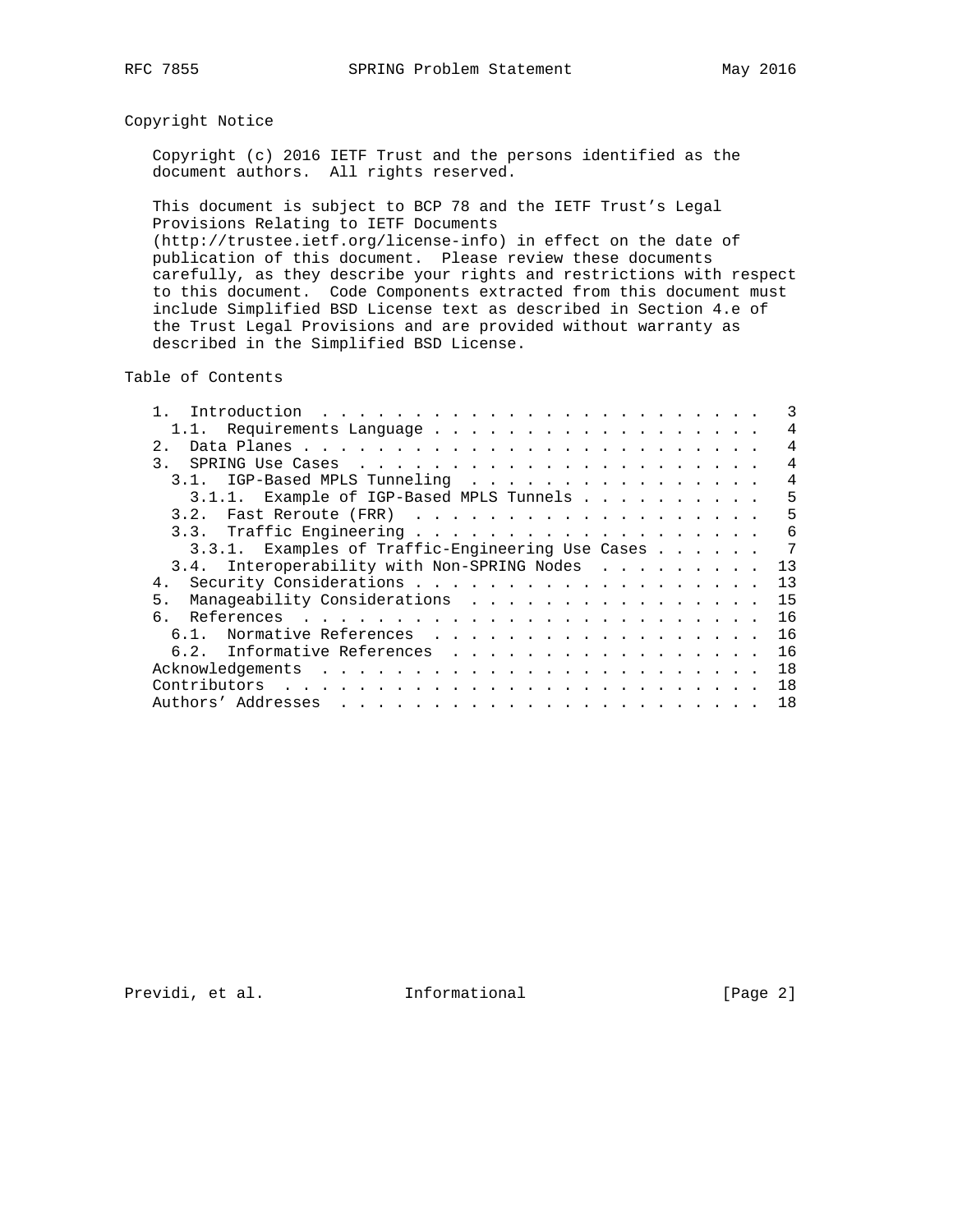1. Introduction

 The ability for a node to specify a unicast forwarding path, other than the normal shortest path, that a particular packet will traverse, benefits a number of network functions, for example:

- o Some types of network virtualization, including multi-topology networks and the partitioning of network resources for VPNs
- o Network, link, path, and node protection such as fast reroute
- o Network programmability
- o OAM techniques
- o Simplification and reduction of network signaling components
- o Load balancing and traffic engineering

 Source-based routing mechanisms have previously been specified for network protocols, but have not seen widespread adoption other than in MPLS traffic engineering.

 These network functions may require greater flexibility and more source-imposed routing than can be achieved through the use of the previously defined methods. In the context of this document, the term "source" means "the point at which the explicit route is imposed"; therefore, it is not limited to the originator of the packet (i.e., the node imposing the explicit route may be the ingress node of an operator's network). Throughout this document, we refer to this definition of "source".

 In this context, Source Packet Routing in Networking (SPRING) architecture is being defined in order to address the use cases and requirements described in this document.

 The SPRING architecture MUST allow incremental and selective deployment without any requirement of a flag day or massive upgrade of all network elements.

 The SPRING architecture MUST allow putting the policy state in the packet header and not in the intermediate nodes along the path. Hence, the policy is instantiated in the packet header and does not requires any policy state in midpoints and tail-ends.

Previdi, et al. 1nformational 1999 [Page 3]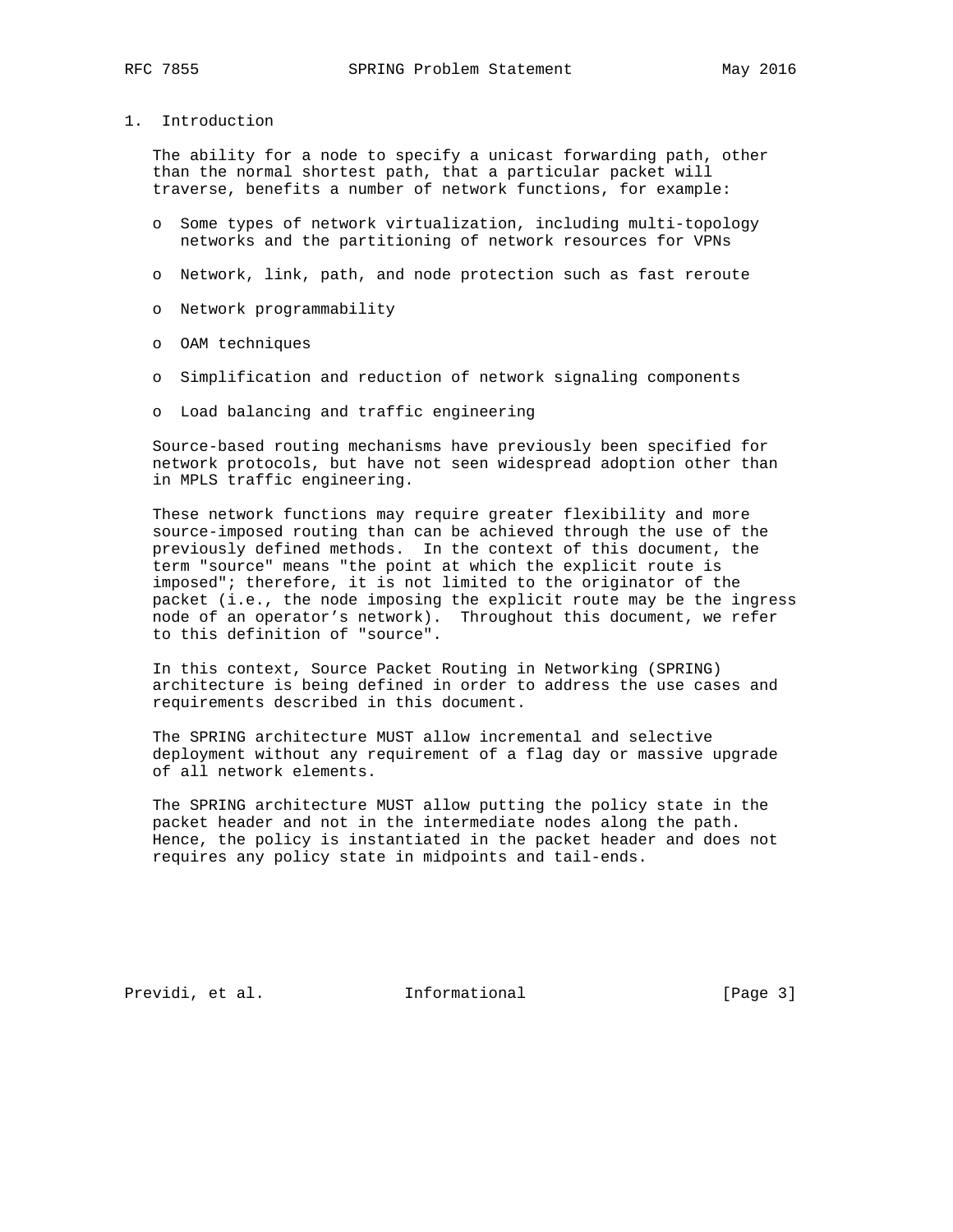The SPRING architecture objective is not to replace existing source routing and traffic-engineering mechanisms, but rather to complement them and address use cases where removal of signaling and path state in the core is a requirement.

 Multicast use cases and requirements are out of scope for this document.

#### 1.1. Requirements Language

 The key words "MUST", "MUST NOT", "REQUIRED", "SHALL", "SHALL NOT", "SHOULD", "SHOULD NOT", "RECOMMENDED", "MAY", and "OPTIONAL" in this document are to be interpreted as described in RFC 2119 [RFC2119].

2. Data Planes

 The SPRING architecture SHOULD be general in order to ease its applicability to different data planes.

 The SPRING architecture SHOULD leverage the existing MPLS data plane without any modification and leverage the IPv6 data plane with a new IPv6 Routing Header Type (IPv6 Routing Header is defined in [RFC2460]) and a proposal for a new type of routing header is made by [SRH].

 The SPRING architecture MUST allow interoperability between SPRING capable and non-SPRING-capable nodes in both the MPLS and IPv6 data planes.

- 3. SPRING Use Cases
- 3.1. IGP-Based MPLS Tunneling

 The source-based routing model, applied to the MPLS data plane, offers the ability to tunnel services like VPN ([RFC4364]), Virtual Private LAN Service (VPLS) ([RFC4761], [RFC4762]) and Virtual Private Wire Service (VPWS) ([RFC6624]), from an ingress Provider Edge (PE) to an egress PE, with or without the expression of an explicit path and without requiring forwarding-plane or control-plane state in intermediate nodes. Point-to-multipoint and multipoint-to-multipoint tunnels are outside the scope of this document.

Previdi, et al. 1nformational [Page 4]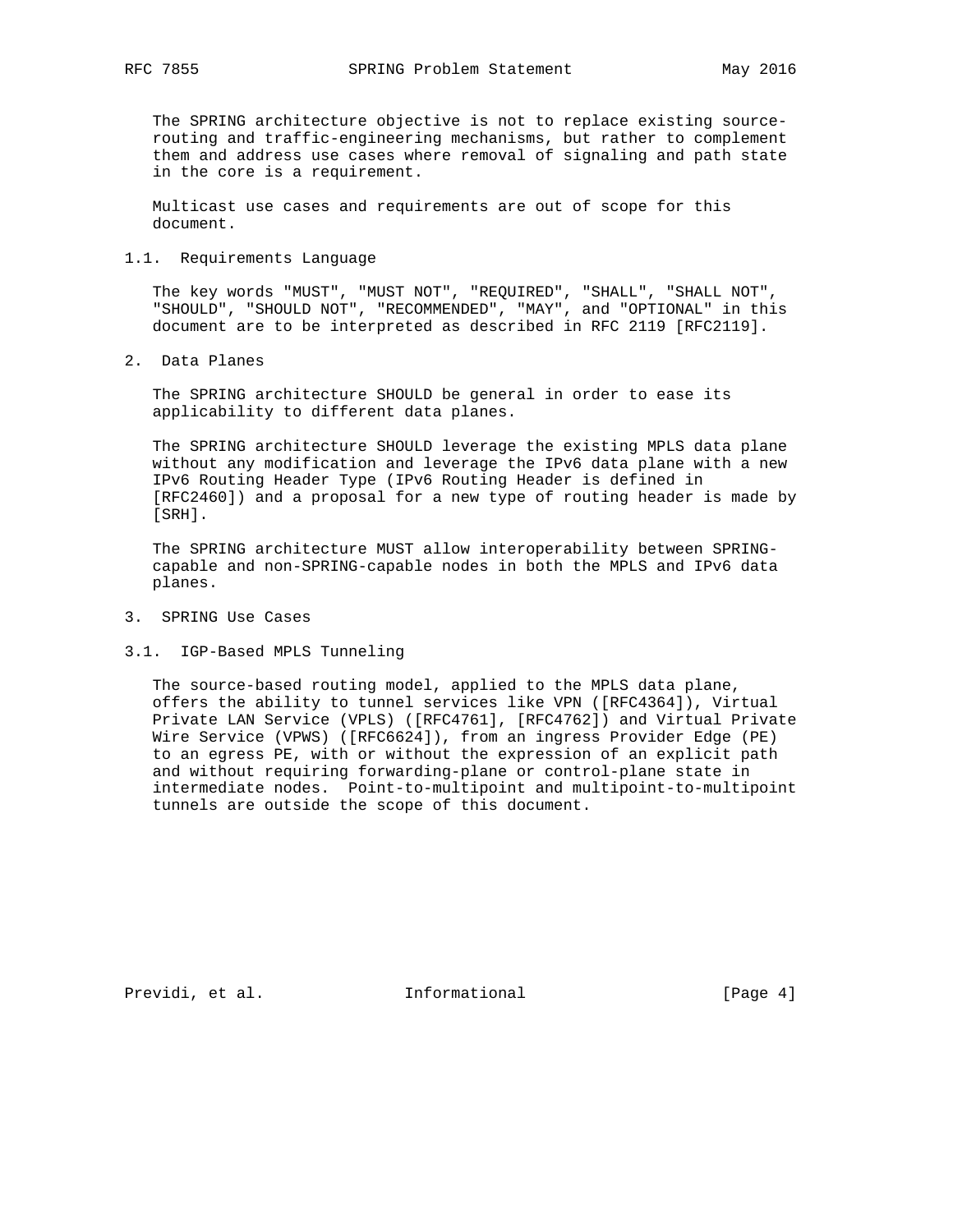## 3.1.1. Example of IGP-Based MPLS Tunnels

This section illustrates an example use case.



#### Figure 1: IGP-Based MPLS Tunneling

 In Figure 1 above, the four nodes A, CE1, CE2, and Z are part of the same VPN. CE2 advertises to PE2 a route to Z. PE2 binds a local label LZ to that route and propagates the route and its label via the Multiprotocol Border Gateway Protocol (MPBGP) to PE1 with next-hop address 192.0.2.2 (i.e., the local address of PE2). PE1 installs the VPN prefix Z in the appropriate VPN Routing and Forwarding table (VRF) and resolves the next hop onto the IGP-based MPLS tunnel to PE2.

 To cope with the reality of current deployments, the SPRING architecture MUST allow PE-to-PE forwarding according to the IGP shortest path without the addition of any other signaling protocol. The packet each PE forwards across the network will contain the necessary information derived from the topology database in order to deliver the packet to the remote PE.

3.2. Fast Reroute (FRR)

 Fast Reroute (FRR) technologies have been deployed by network operators in order to cope with link or node failures through precomputation of backup paths.

 Illustration of the problem statement for FRR and micro-loop avoidance can be found in [SPRING-RESIL].

The SPRING architecture MUST address the following requirements:

- o support of Fast Reroute (FRR) on any topology
- o precomputation and setup of backup path without any additional signaling (other than the regular IGP/BGP protocols)
- o support of shared risk constraints

Previdi, et al. 10 Informational 1996 [Page 5]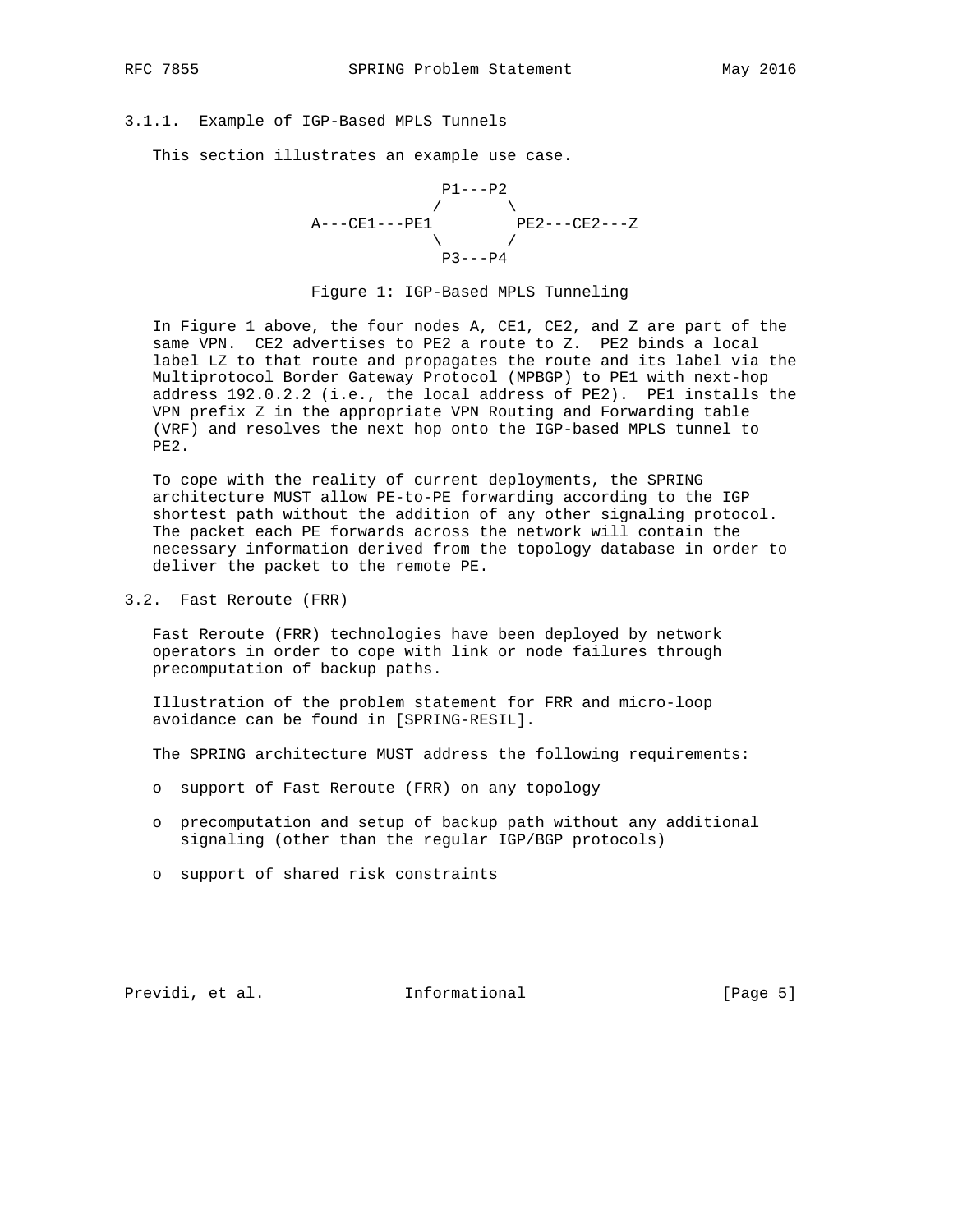- o support of node and link protection
- o support of micro-loop avoidance
- 3.3. Traffic Engineering

 Traffic Engineering (TE) is the term used to refer to techniques that enable operators to control how specific traffic flows are treated within their networks. Different contexts and modes have been defined (single vs. multiple domains, with or without bandwidth admission control, centralized vs. distributed path computation, etc.).

 Some deployments have a limited use of TE, such as addressing specific application or customer requirements, or addressing specific bandwidth limitations in the network (tactical TE). In these situations, there is a need to reduce, as much as possible, the cost (such as the number of signaling protocols and the number of nodes requiring specific configurations/features). Some other deployments have a very high-scale use of TE, such as fine tuning flows at the application level. In this situation, there is a need for very high scalability, in particular on midpoints.

 The source-based routing model allows traffic engineering to be implemented without the need for a signaling component.

 The SPRING architecture MUST support the following traffic engineering requirements:

- o loose or strict options
- o bandwidth admission control
- o distributed vs. centralized model (e.g., Path Computation Element (PCE) [STATEFUL-PCE], Software-Defined Networking (SDN) Controller)
- o disjointness in dual-plane networks
- o egress peer engineering
- o load balancing among non-parallel links (i.e., links connected to different adjacent neighbors).
- o limiting (scalable, preferably zero) per-service state and signaling on midpoint and tail-end routers.
- o ECMP-awareness

Previdi, et al. 10 Informational 1999 [Page 6]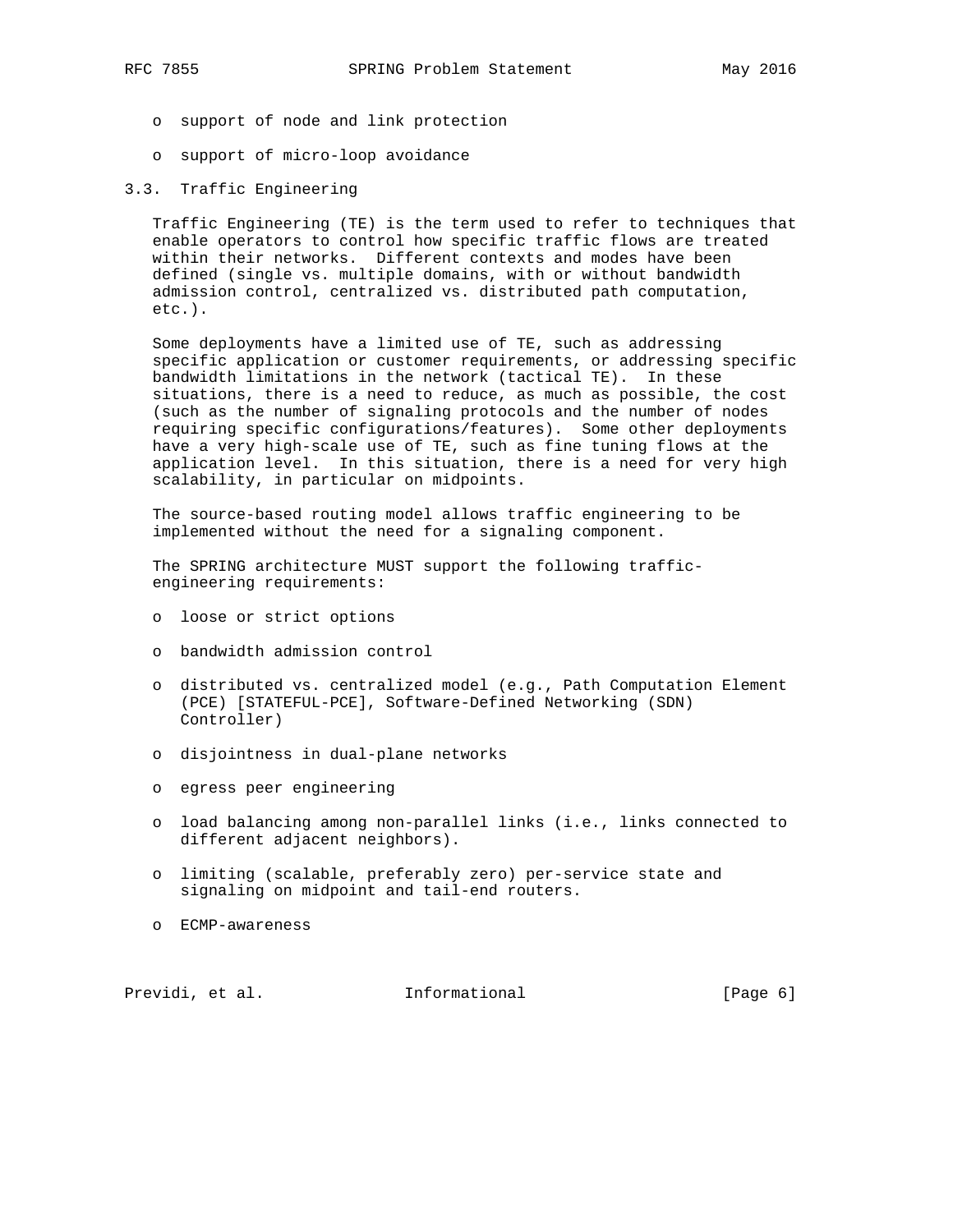- - o node resiliency property (i.e., the traffic-engineering policy is not anchored to a specific core node whose failure could impact the service).

 In most cases, traffic engineering makes use of the "loose" route option where most of the explicit paths can be expressed through a small number of hops. However, there are use cases where the "strict" option may be used and, in such cases, each individual hop in the explicit path is specified. This may result in a long list of hops that is instantiated into a MPLS label stack (in the MPLS data plane) or list of IPv6 addresses (in the IPv6 data plane).

 It is obvious that, in the case of long, strict source-routed paths, the deployment is possible if the head-end of the explicit path supports the instantiation of long explicit paths.

 Alternatively, a controller could decompose the end-to-end path into a set of sub-paths such as each of these sub-paths is supported by its respective head-end and advertised with a single identifier. Hence, the concatenation (or stitching) of the sub-paths identifiers gives a compression scheme allowing an end-to-end path to be expressed in a smaller number of hops.

3.3.1. Examples of Traffic-Engineering Use Cases

Below are descriptions of two sets of use cases:

- o Traffic Engineering without Admission Control
- o Traffic Engineering with Admission Control
- 3.3.1.1. Traffic Engineering without Bandwidth Admission Control

 In this section, we describe Traffic Engineering use cases without bandwidth admission control.

3.3.1.1.1. Disjointness in Dual-Plane Networks

 Many networks are built according to the dual-plane design, as illustrated in Figure 2:

 Each aggregation region k is connected to the core by two C routers C1k and C2k, where k refers to the region.

C1k is part of plane 1 and aggregation region k

C2k is part of plane 2 and aggregation region k

Previdi, et al. Informational [Page 7]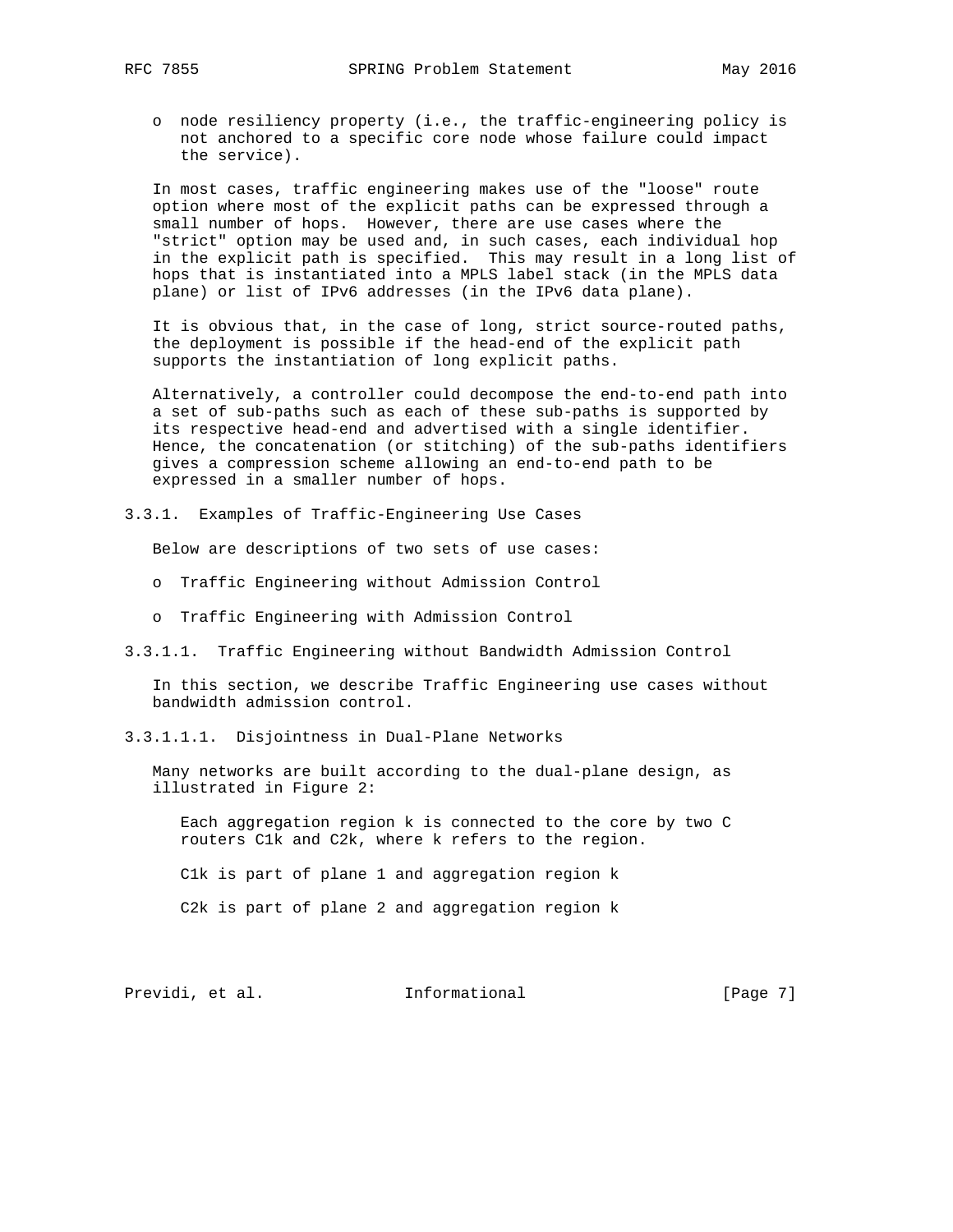Clk has a link to C2j iff  $k = j$ .

The core nodes of a given region are directly connected. Inter-region links only connect core nodes of the same plane.

 ${C1k}$  has a link to C1j} iff  ${C2k}$  has a link to C2j}.

 The distribution of these links depends on the topological properties of the core of the Autonomous System (AS). The design rule presented above specifies that these links appear in both core planes.

 We assume a common design rule found in such deployments: The inter plane link costs (Cik - Cjk, where i != j) are set such that the route to an edge destination from a given plane stays within the plane unless the plane is partitioned.



Figure 2: Dual-Plane Network and Disjointness

 In this scenario, the operator requires the ability to deploy different strategies. For example, Edge Router A should be able to use the three following options:

 o The traffic is load-balanced across any ECMP path through the network.

Previdi, et al. Informational [Page 8]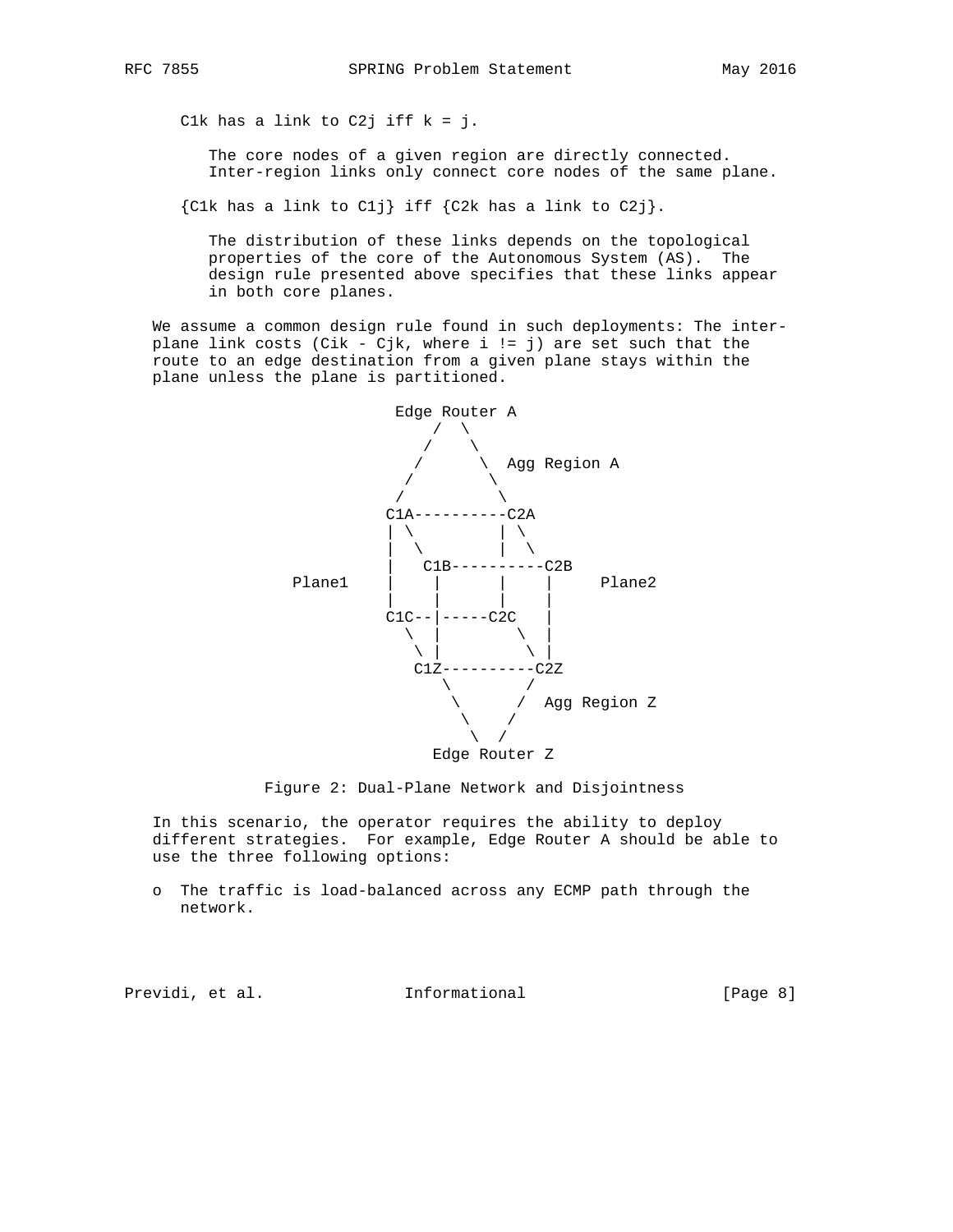- o The traffic is load-balanced across any ECMP path within Plane1 of the network.
- o The traffic is load-balanced across any ECMP path within Plane2 of the network.

 Most of the data traffic from A to Z would use the first option, so as to exploit the capacity efficiently. The operator would use the two other choices for specific premium traffic that has requested disjoint transport.

 The SPRING architecture MUST support this use case with the following requirements:

- o Zero per-service state and signaling on midpoint and tail-end routers.
- o ECMP-awareness.
- o Node resiliency property: The traffic-engineering policy is not anchored to a specific core node whose failure could impact the service.
- 3.3.1.1.2. Egress Peering Traffic Engineering



Figure 3: Egress Peering Traffic Engineering

Let us assume, in the network depicted in Figure 3, that:

- o C in AS1 learns about destination Z of AS4 via two BGP paths (AS2, AS4) and (AS3, AS4).
- o C may or may not be configured to enforce the next-hop-self behavior before propagating the paths within AS1.

Previdi, et al. 10. Informational [Page 9]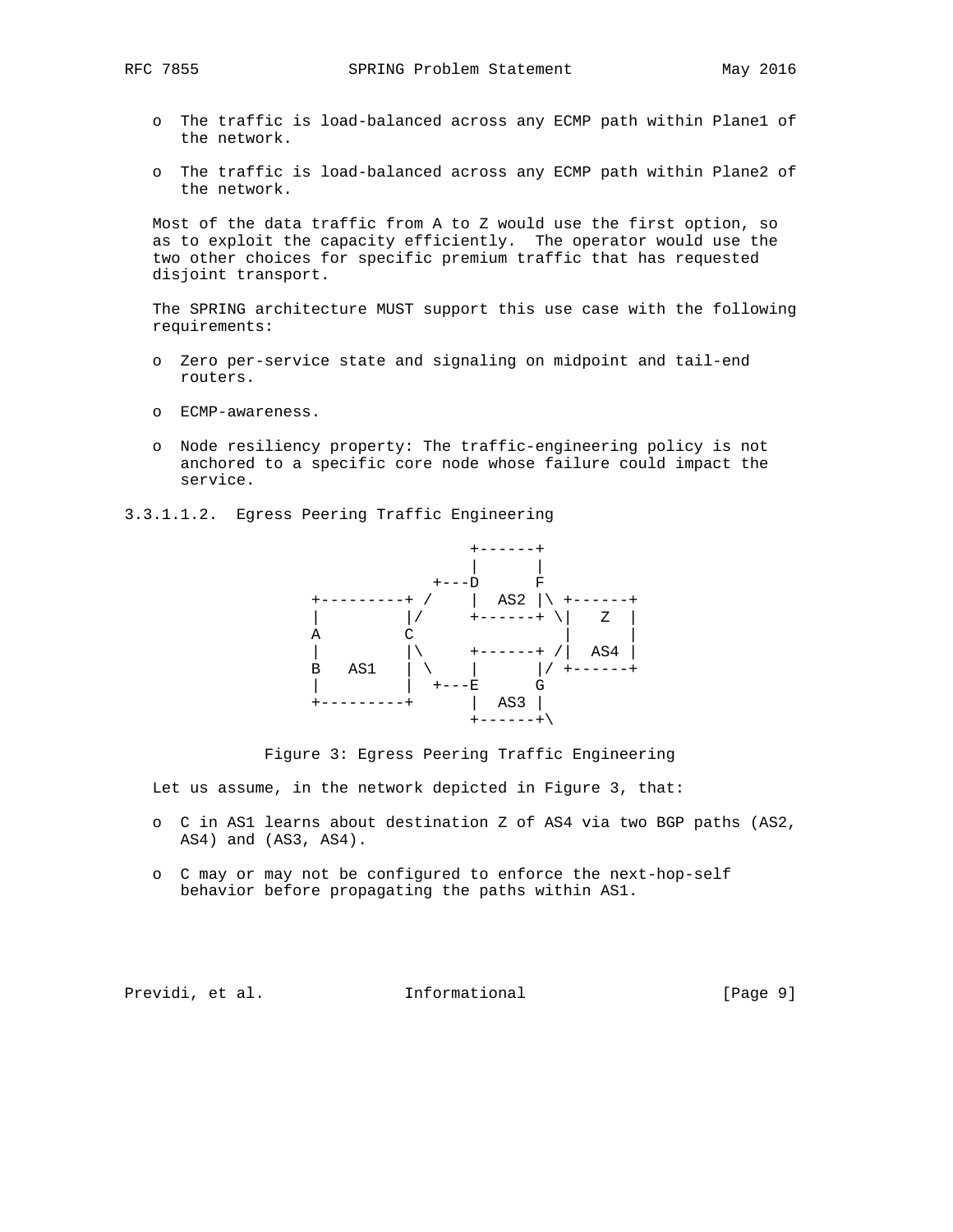- o C may propagate all the paths to Z within AS1 (using BGP ADD-PATH as specified in [ADD-PATH]).
- o C may install in its Forwarding Information Base (FIB) only the route via AS2, or only the route via AS3, or both.

 In that context, the SPRING architecture MUST allow the operator of AS1 to apply a traffic-engineering policy such as the following one, regardless of the configured behavior of the next-hop-self:

- o Steer 60% of the Z-destined traffic received at A via AS2 and 40% via AS3.
- o Steer 80% of the Z-destined traffic received at B via AS2 and 20% via AS3.

 The SPRING architecture MUST allow an ingress node (i.e., an explicit route source node) to select the exit point of a packet as any combination of an egress node, an egress interface, a peering neighbor, and a peering AS.

 The use cases and requirements for egress peer engineering are described in [SR-BGP-EPE].

3.3.1.1.3. Load Balancing among Non-parallel Links

 The SPRING architecture MUST allow a given node to load-share traffic across multiple non-parallel links (i.e., links connected to different adjacent routers), even if these lead to different neighbors. This may be useful for supporting traffic-engineering policies.

 $+---C---D---+$  | | PE1---A---B-----F-----E---PE2

Figure 4: Multiple (Non-parallel) Adjacencies

 In the above example, the operator requires PE1 to load-balance its PE2-destined traffic between the ABCDE and ABFE equal-cost paths in a controlled way where the operator MUST be allowed to distribute traffic unevenly between paths (Weighted Equal-Cost Multipath (WECMP)).

Previdi, et al. 10 Informational [Page 10]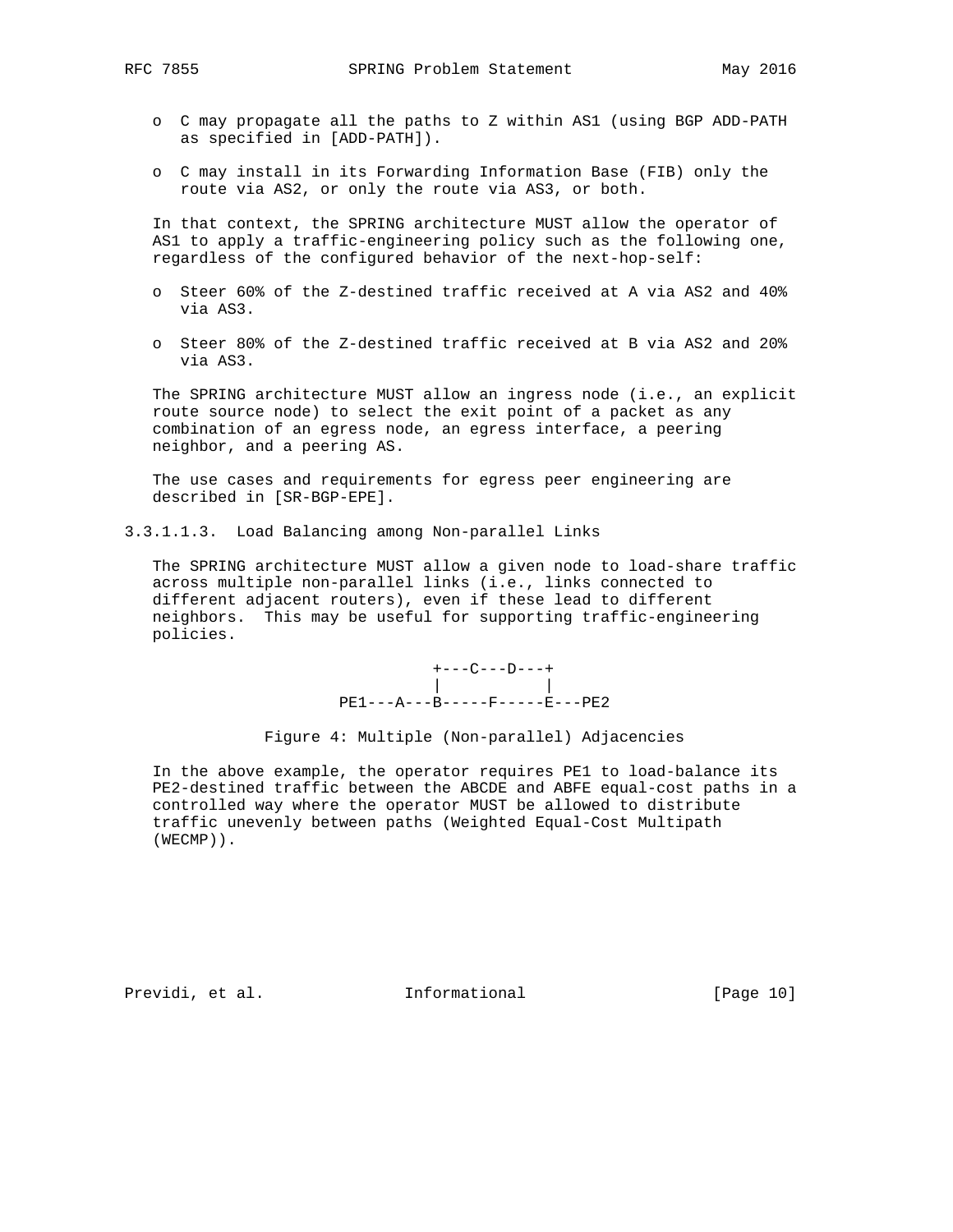3.3.1.2. Traffic Engineering with Bandwidth Admission Control

 The implementation of bandwidth admission control within a network (and its possible routing consequence, which consists in routing along explicit paths where the bandwidth is available) requires a capacity-planning process.

 The spreading of load among ECMP paths is a key attribute of the capacity-planning processes applied to packet-based networks.

### 3.3.1.2.1. Capacity-Planning Process

 Capacity planning anticipates the routing of the traffic matrix onto the network topology for a set of expected traffic and topology variations. The heart of the process consists in simulating the placement of the traffic along ECMP-aware shortest paths and accounting for the resulting bandwidth usage.

 The bandwidth accounting of a demand along its shortest path is a basic capability of any planning tool or PCE server.

 For example, in the network topology described below, and assuming a default IGP metric of 1 and IGP metric of 2 for link GF, a 1600 Mbps A-to-Z flow is accounted as consuming  $1600$  Mbps on links AB and FZ; 800 Mbps on links BC, BG, and GF; and 400 Mbps on links CD, DF, CE, and EF.



#### Figure 5: Capacity Planning an ECMP-Based Demand

 ECMP is extremely frequent in Service Provider (SP), enterprise, and data-center architectures and it is not rare to see as much as 128 different ECMP paths between a source and a destination within a single network domain. It is a key efficiency objective to spread the traffic among as many ECMP paths as possible.

 This is illustrated in the network diagram below, which consists of a subset of a network where already 5 ECMP paths are observed from A to M.

Previdi, et al. 10. Informational [Page 11]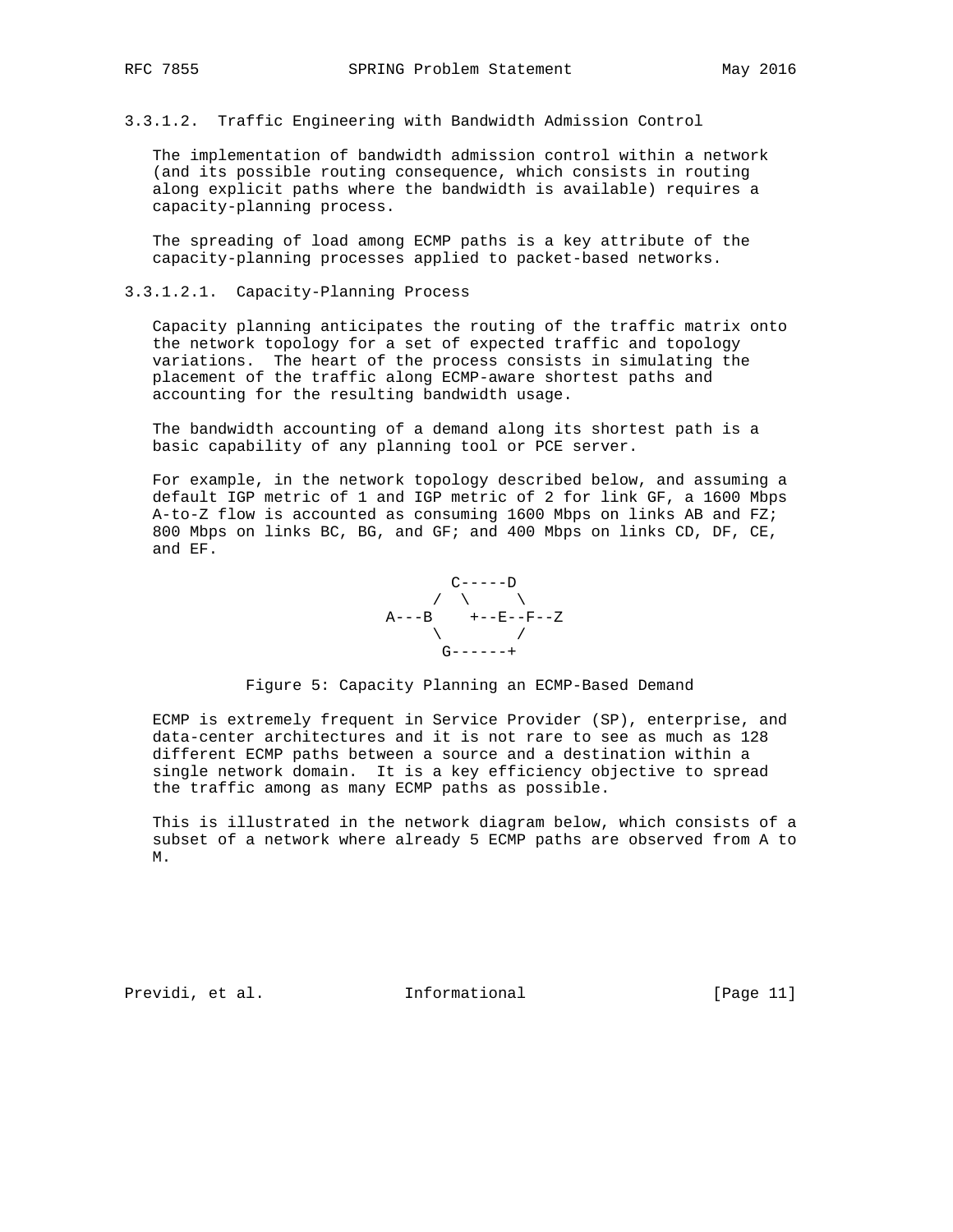

Figure 6: ECMP Topology Example

 When the capacity-planning process detects that a traffic growth scenario and topology variation would lead to congestion, a capacity increase is triggered, and if it cannot be deployed in due time, a traffic-engineering solution is activated within the network.

 A basic traffic-engineering objective consists of finding the smallest set of demands that need to be routed off their shortest path to eliminate the congestion, and then to compute an explicit path for each of them and instantiate these traffic-engineered policies in the network.

 The SPRING architecture MUST offer a simple support for ECMP-based shortest-path placement as well as for explicit path policy without incurring additional signaling in the domain. This includes:

- o the ability to steer a packet across a set of ECMP paths
- o the ability to diverge from a set of ECMP shortest paths to one or more paths not in the set of shortest paths

3.3.1.2.2. SDN Use Case

 The SDN use case lies in the SDN controller, (e.g., Stateful PCE as described in [STATEFUL-PCE]).

 The SDN controller is responsible for controlling the evolution of the traffic matrix and topology. It accepts or denies the addition of new traffic into the network. It decides how to route the accepted traffic. It monitors the topology and, upon topological change, determines the minimum traffic that should be rerouted on an alternate path to alleviate a bandwidth congestion issue.

 The algorithms supporting this behavior are a local matter of the SDN controller and are outside the scope of this document.

Previdi, et al. 10. Informational [Page 12]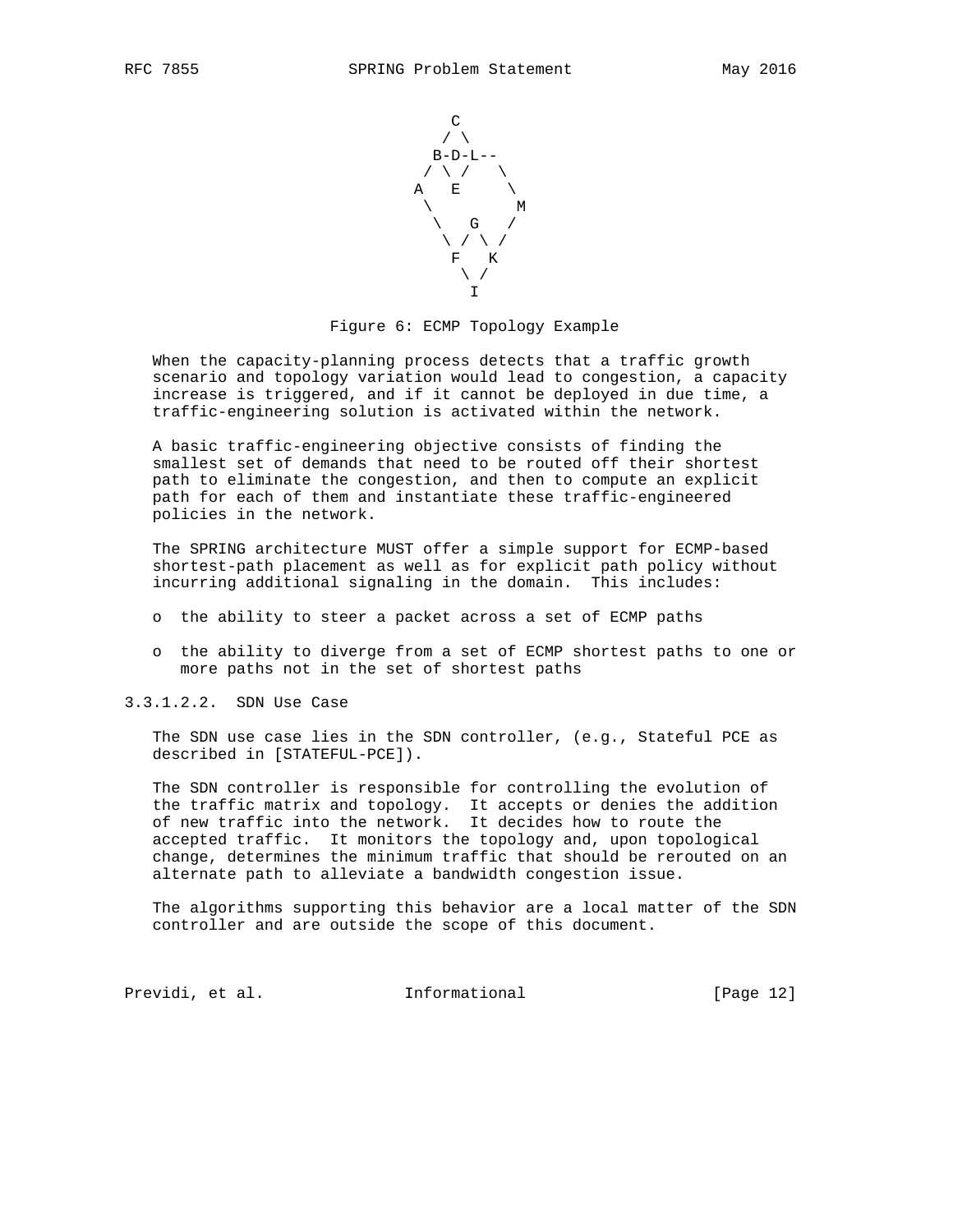The means of collecting traffic and topology information are the same as what would be used with other SDN-based traffic-engineering solutions.

 The means of instantiating policy information at a traffic engineering head-end are the same as what would be used with other SDN-based traffic-engineering solutions.

 In the context of centralized optimization and the SDN use case, the SPRING architecture MUST have the following attributes:

- o Explicit routing capability with or without ECMP-awareness.
- o No signaling hop-by-hop through the network.
- o The policy state is only maintained at the policy head-end. No policy state is maintained at midpoints and tail-ends.
- o Automated guaranteed FRR for any topology.
- o The policy state is in the packet header and not in the intermediate nodes along the path. The policy is absent from midpoints and tail-ends.
- o Highly responsive to change: The SDN Controller only needs to apply a policy change at the head-end. No delay is introduced due to programming the midpoints and tail-end along the path.
- 3.4. Interoperability with Non-SPRING Nodes

 SPRING nodes MUST interoperate with non-SPRING nodes and in both MPLS and IPv6 data planes in order to allow a gradual deployment of SPRING on existing MPLS and IPv6 networks.

4. Security Considerations

 SPRING reuses the concept of source routing by encoding the path in the packet. As with other similar source-routing architecture, an attacker may manipulate the traffic path by modifying the packet header. By manipulating the traffic path, an attacker may be able to cause outages on any part of the network.

 SPRING adds some metadata on the packet, with the list of forwarding path elements that the packet must traverse. Depending on the data plane, this list may shrink as the packet traverses the network, by keeping only the next elements and forgetting the past ones.

Previdi, et al. 10. Informational [Page 13]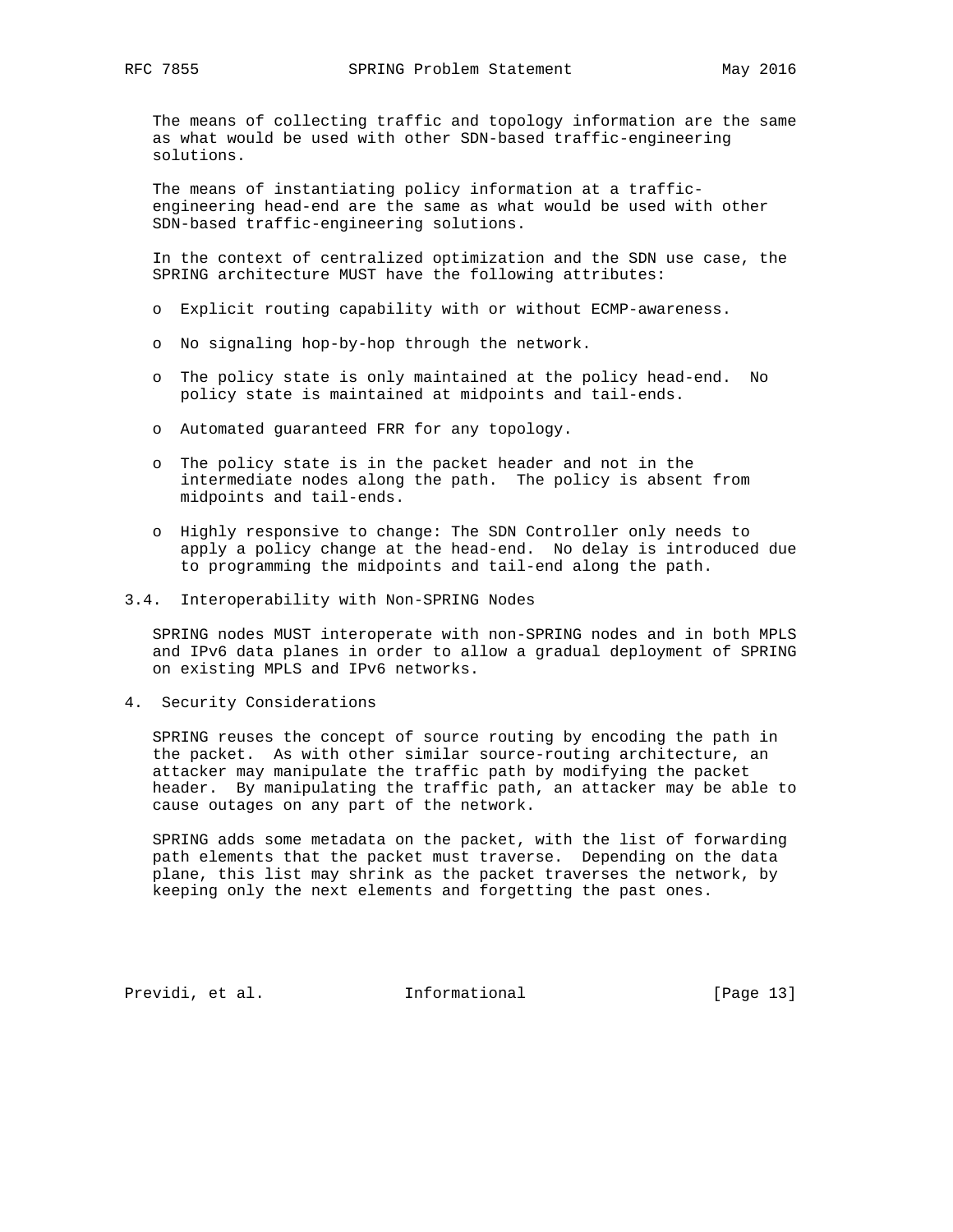SPRING architecture MUST provide clear trust domain boundaries so that source-routing information is only usable within the trusted domain and never exposed to the outside world.

 From a network protection standpoint, there is an assumed trust model such that any node imposing an explicit route on a packet is assumed to be allowed to do so. This is a significant change compared to plain IP offering the shortest-path routing, but not fundamentally different compared to existing techniques providing explicit routing capability. It is expected that, by default, the explicit routing information is not leaked through the boundaries of the administered domain.

 Therefore, the data plane MUST NOT expose any source-routing information when a packet leaves the trusted domain. Special care will be required for the existing data planes like MPLS, especially for the inter-provider scenario where a third-party provider may push MPLS labels corresponding to a SPRING header anywhere in the stack. The architecture document MUST analyze the exact security considerations of such a scenario.

 Filtering routing information is typically performed in the control plane, but an additional filtering in the forwarding plane is also required. In SPRING, as there is no control plane (related to source-routed paths) between the source and the midpoints, filtering in the control plane is not possible (or not required, depending on the point of view). Filtering MUST be performed on the forwarding plane on the boundaries and MAY require looking at multiple labels or instructions.

 For the MPLS data plane, this is not a new requirement as the existing MPLS architecture already allows such source routing by stacking multiple labels. For security protection, Section 2.4 of [RFC4381] and Section 8.2 of [RFC5920] already call for the filtering of MPLS packets on trust boundaries.

 If all MPLS labels are filtered at domain boundaries, then SPRING does not introduce any change. If only a subset of labels are filtered, then SPRING introduces a change since the border router is expected to determine which information (e.g., labels) is filtered, while the border router is not the originator of these label advertisements.

 As the SPRING architecture must be based on a clear trust domain, mechanisms allowing the authentication and validation of the source routing information must be evaluated by the SPRING architecture in order to prevent any form of attack or unwanted source-routing information manipulation.

Previdi, et al. 1nformational [Page 14]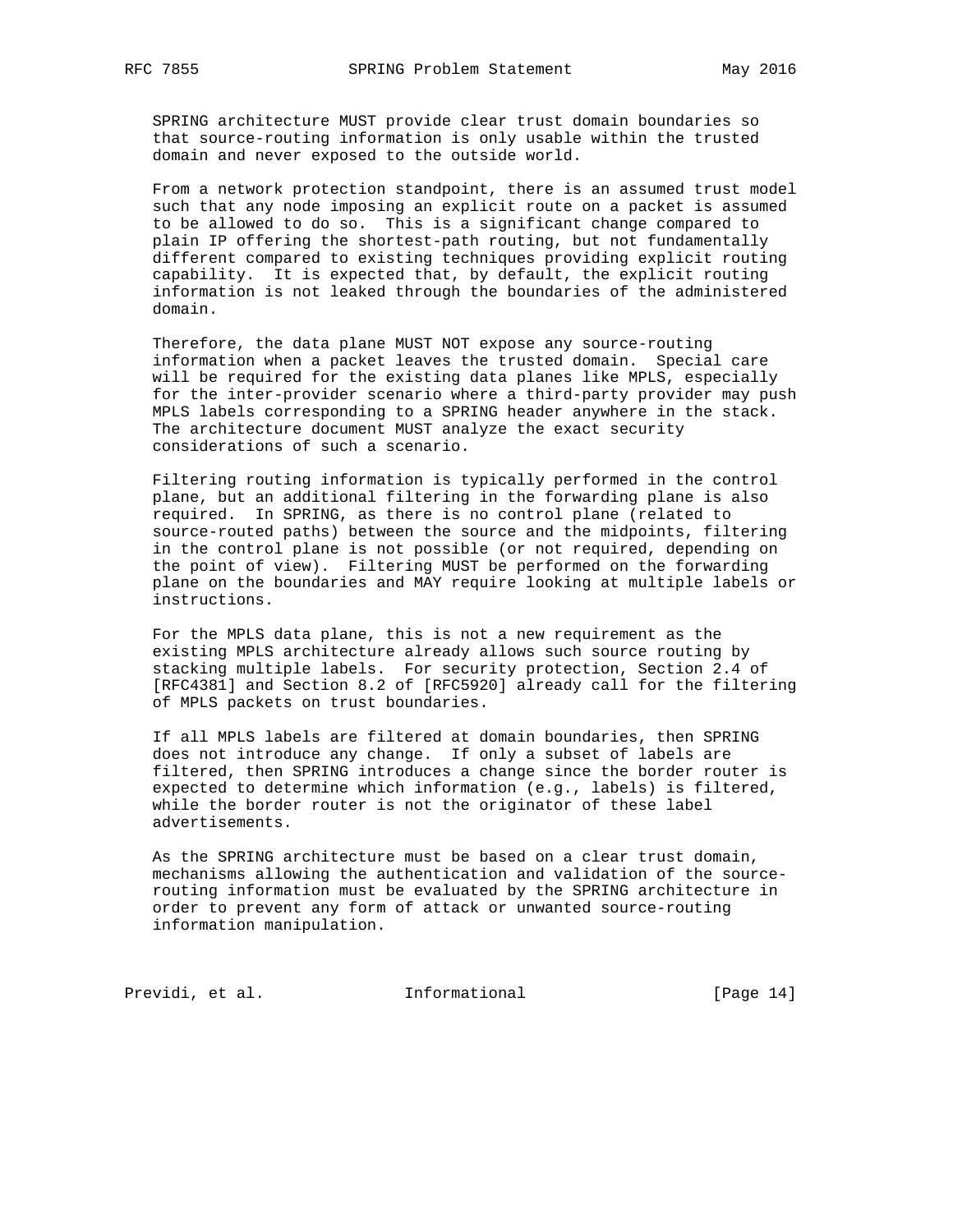Data-plane security considerations MUST be addressed in each document related to the SPRING data plane (i.e., MPLS and IPv6).

 The IPv6 data plane proposes the use of a cryptographic signature of the source-routed path, which would ease this configuration. This is indeed needed more for the IPv6 data plane, which is end to end in nature, compared to the MPLS data plane, which is typically restricted to a controlled and trusted zone.

 In the forwarding plane, data-plane extension documents MUST address the security implications of the required change.

 In terms of privacy, SPRING does not propose change in terms of encryption. Each data plane may or may not provide existing or future encryption capability.

 To build the source-routing information in the packet, a node in the SPRING architecture will require learning information from a control layer. As this control layer will be in charge of programming forwarding instructions, an attacker taking over this component may also manipulate the traffic path. Any control protocol used in the SPRING architecture SHOULD provide security mechanisms or design to protect against such a control-layer attacker. Control-plane security considerations MUST be addressed in each document related to the SPRING control plane.

5. Manageability Considerations

 The SPRING WG MUST define Operations, Administration, and Maintenance (OAM) procedures applicable to SPRING-enabled networks.

 In SPRING networks, the path the packet takes is encoded in the header. SPRING architecture MUST include the necessary OAM mechanisms in order for the network operator to validate the effectiveness of a path as well as to check and monitor its liveness and performance. Moreover, in SPRING architecture, a path may be defined in the forwarding layer (in both MPLS and IPv6 data planes) or as a service path (formed by a set of service instances). The network operator MUST be capable to monitor, control, and manage paths (both network and service based) using OAM procedures.

 OAM use cases and requirements are detailed in [OAM-USE] and [SR-OAM].

Previdi, et al. 10. Informational [Page 15]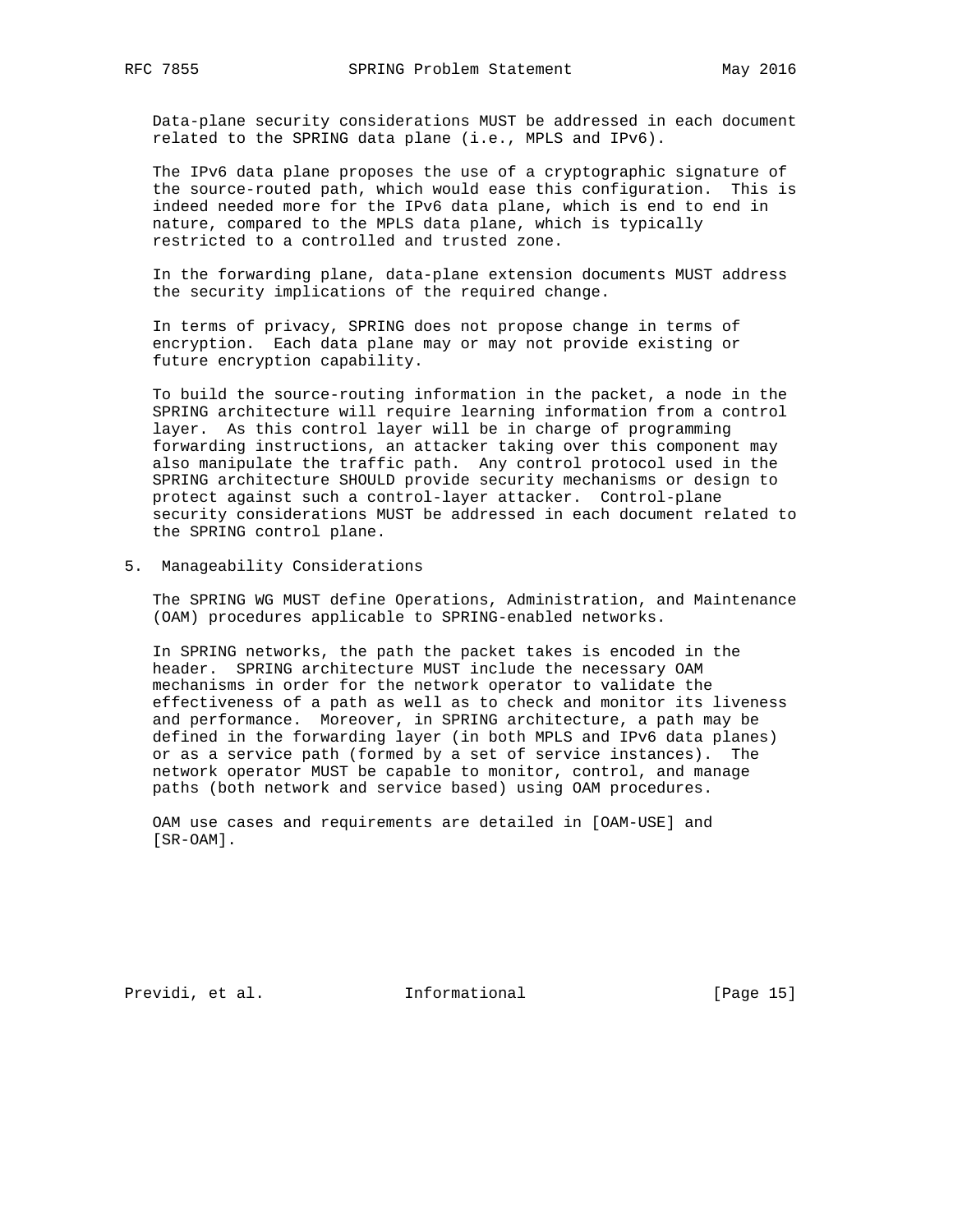# 6. References

- 6.1. Normative References
	- [RFC2119] Bradner, S., "Key words for use in RFCs to Indicate Requirement Levels", BCP 14, RFC 2119, DOI 10.17487/RFC2119, March 1997, <http://www.rfc-editor.org/info/rfc2119>.
	- [RFC2460] Deering, S. and R. Hinden, "Internet Protocol, Version 6 (IPv6) Specification", RFC 2460, DOI 10.17487/RFC2460, December 1998, <http://www.rfc-editor.org/info/rfc2460>.
	- [RFC4364] Rosen, E. and Y. Rekhter, "BGP/MPLS IP Virtual Private Networks (VPNs)", RFC 4364, DOI 10.17487/RFC4364, February 2006, <http://www.rfc-editor.org/info/rfc4364>.
	- [RFC4761] Kompella, K., Ed. and Y. Rekhter, Ed., "Virtual Private LAN Service (VPLS) Using BGP for Auto-Discovery and Signaling", RFC 4761, DOI 10.17487/RFC4761, January 2007, <http://www.rfc-editor.org/info/rfc4761>.
	- [RFC4762] Lasserre, M., Ed. and V. Kompella, Ed., "Virtual Private LAN Service (VPLS) Using Label Distribution Protocol (LDP) Signaling", RFC 4762, DOI 10.17487/RFC4762, January 2007, <http://www.rfc-editor.org/info/rfc4762>.
	- [RFC6624] Kompella, K., Kothari, B., and R. Cherukuri, "Layer 2 Virtual Private Networks Using BGP for Auto-Discovery and Signaling", RFC 6624, DOI 10.17487/RFC6624, May 2012, <http://www.rfc-editor.org/info/rfc6624>.
- 6.2. Informative References
	- [ADD-PATH] Walton, D., Retana, A., Chen, E., and J. Scudder, "Advertisement of Multiple Paths in BGP", Work in Progress, draft-ietf-idr-add-paths-14, April 2016.
	- [OAM-USE] Geib, R., Ed., Filsfils, C., Pignataro, C., Ed., and N. Kumar, "A Scalable and Topology-Aware MPLS Dataplane Monitoring System", Work in Progress, draft-ietf-spring oam-usecase-03, April 2016.
	- [RFC4381] Behringer, M., "Analysis of the Security of BGP/MPLS IP Virtual Private Networks (VPNs)", RFC 4381, DOI 10.17487/RFC4381, February 2006, <http://www.rfc-editor.org/info/rfc4381>.

Previdi, et al. 10. Informational [Page 16]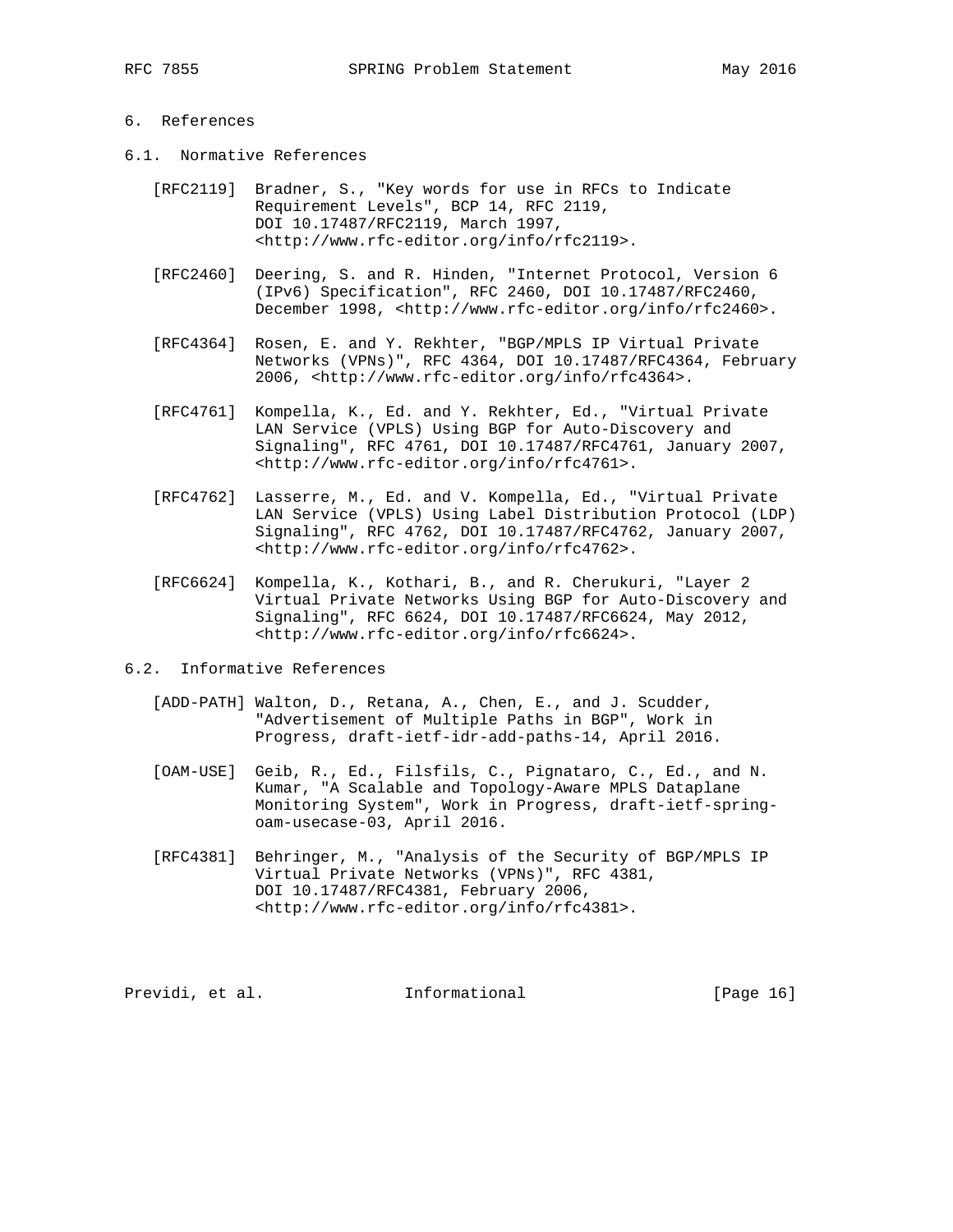- [RFC5920] Fang, L., Ed., "Security Framework for MPLS and GMPLS Networks", RFC 5920, DOI 10.17487/RFC5920, July 2010, <http://www.rfc-editor.org/info/rfc5920>.
- [SPRING-RESIL]
	- Francois, P., Filsfils, C., Decraene, B., and R. Shakir, "Use-cases for Resiliency in SPRING", Work in Progress, draft-ietf-spring-resiliency-use-cases-03, April 2016.
- [SR-BGP-EPE]

 Filsfils, C., Ed., Previdi, S., Ed., Ginsburg, D., and D. Afanasiev, "Segment Routing Centralized BGP Peer Engineering", Work in Progress, draft-ietf-spring-segment routing-central-epe-01, March 2016.

- [SR-OAM] Kumar, N., Pignataro, C., Akiya, N., Geib, R., Mirsky, G., and S. Litkowski, "OAM Requirements for Segment Routing Network", Work in Progress, draft-ietf-spring-sr-oam requirement-01, December 2015.
- [SRH] Previdi, S., Filsfils, C., Field, B., Leung, I., Linkova, J., Kosugi, T., Vyncke, E., and D. Lebrun, "IPv6 Segment Routing Header (SRH)", Work in Progress, draft-ietf-6man segment-routing-header-01, March 2016.
- [STATEFUL-PCE] Crabbe, E., Minei, I., Medved, J., and R. Varga, "PCEP Extensions for Stateful PCE", Work in Progress, draft-ietf-pce-stateful-pce-14, March 2016.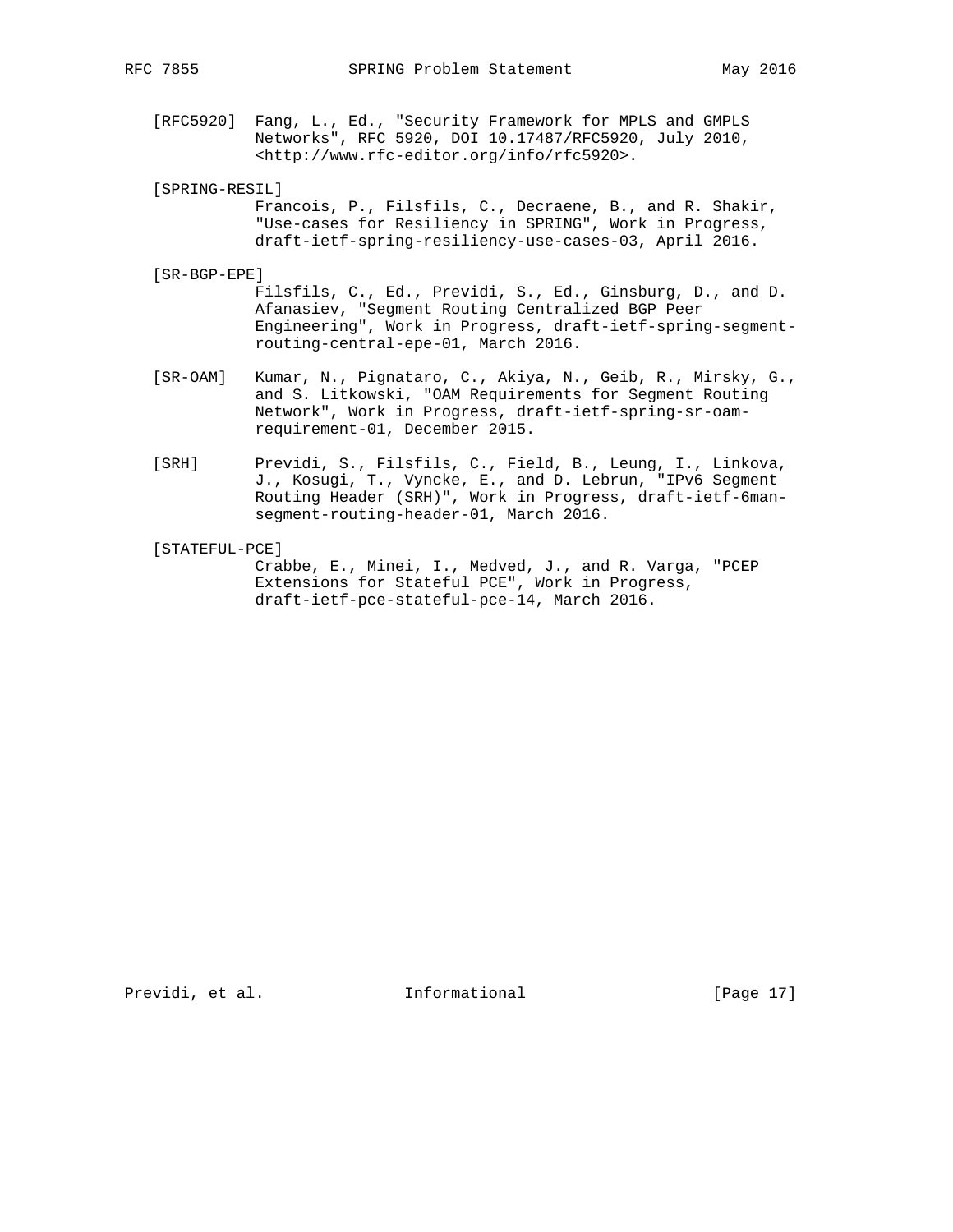Acknowledgements

 The authors would like to thank Yakov Rekhter for his contribution to this document.

Contributors

 The following individuals substantially contributed to the content of this document:

 Ruediger Geib Deutsche Telekom Heinrich Hertz Str. 3-7 Darmstadt 64295 Germany

Email: Ruediger.Geib@telekom.de

 Robert Raszuk Mirantis Inc. 615 National Ave. 94043 Mountain View, CA United States

Email: robert@raszuk.net

Authors' Addresses

 Stefano Previdi (editor) Cisco Systems, Inc. Via Del Serafico, 200 Rome 00142 Italy

Email: sprevidi@cisco.com

 Clarence Filsfils (editor) Cisco Systems, Inc. Brussels Belgium

Email: cfilsfil@cisco.com

Previdi, et al. 1nformational [Page 18]